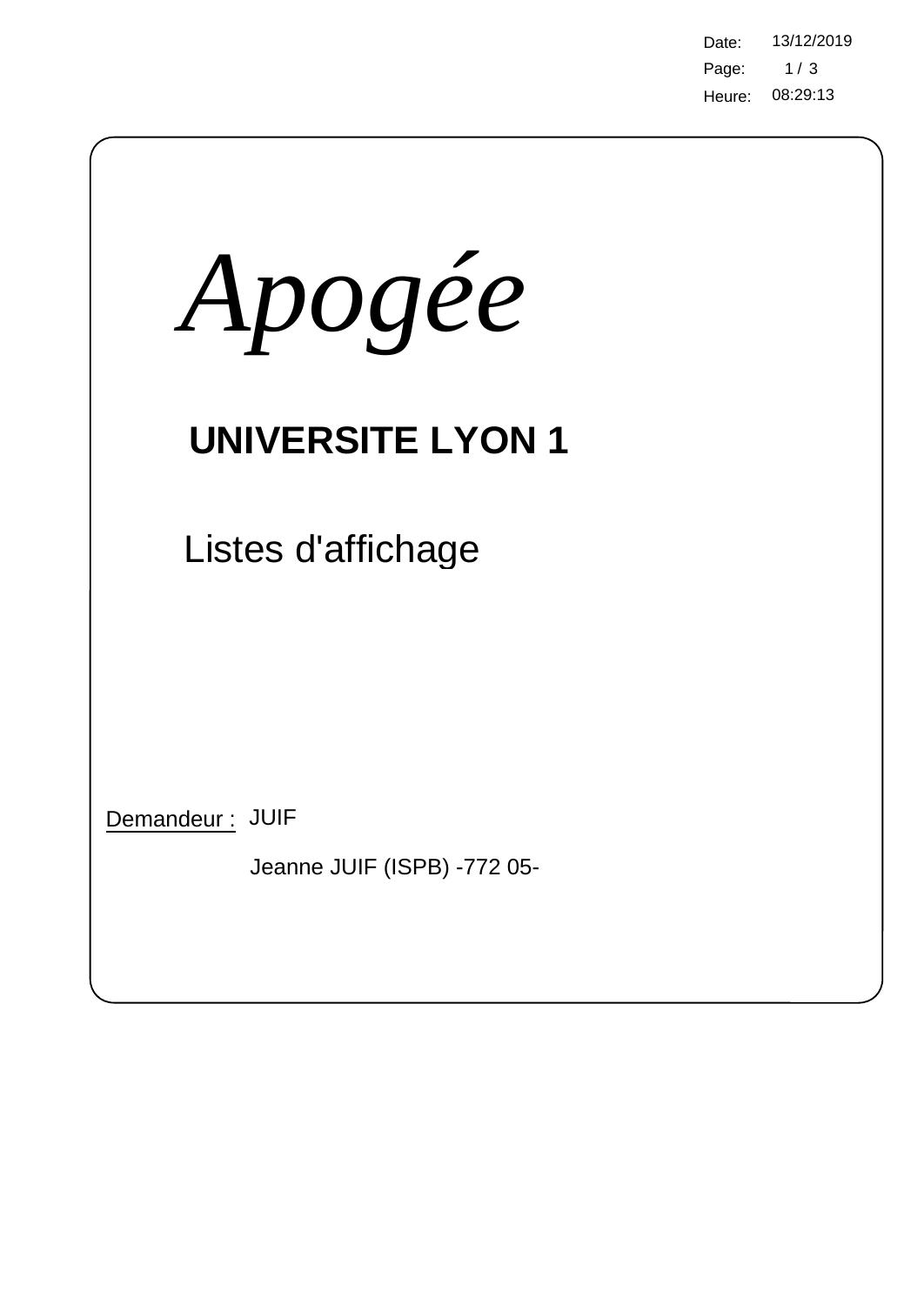ANNEE UNIVERSITAIRE 2019/2020

2 3 Page: Date: 13/12/2019

## LISTE D'AFFICHAGE

| <b>Date</b>    | : 07/01/2020         | Horaires: 13h00 à 15h00 |                                  | Durée : | 2h00                 |
|----------------|----------------------|-------------------------|----------------------------------|---------|----------------------|
|                | Epreuve: PHOP49P1    | Ecrit ET                |                                  |         |                      |
| Salle          | : AMPHI_IB           | Amphi I bis -           | Bâtiment : ROCK                  |         | Bâtiment Rockefeller |
|                |                      | Rockefeller             |                                  |         |                      |
| N° Place Nom   |                      |                         | Prénom                           |         | N° Etudiant          |
| $\mathbf{1}$   | <b>ARIFONT</b>       |                         | <b>CHRISTOPHE</b>                |         | 11502845             |
| $\overline{2}$ | <b>ARINO</b>         |                         | <b>INES</b>                      |         | 11501606             |
| 3              | <b>AUROUX</b>        |                         | <b>PAULINE</b>                   |         | 11600641             |
| $\overline{4}$ | <b>BARDEL</b>        |                         | <b>AURELIE</b>                   |         | 11501717             |
| 5              | <b>BATOU</b>         |                         | <b>KARIM</b>                     |         | 11500454             |
| 6              | <b>BENAMMAR</b>      |                         | <b>YASMINE</b>                   |         | 11503733             |
| $\overline{7}$ | <b>BENYOUCEF</b>     |                         | <b>MERVAN</b>                    |         | 11408345             |
| 8              | <b>BERSALI</b>       |                         | <b>JULIETTE</b>                  |         | 11704167             |
| 9              | <b>BERT</b>          |                         | <b>FLORIANE</b>                  |         | 11704178             |
| 10             | <b>BERT-FERRETTO</b> |                         | <b>LORELENE</b>                  |         | 11404162             |
| 11             | <b>BESSON</b>        |                         | <b>AMANDINE</b>                  |         | 11504543             |
| 12             | <b>BLANC</b>         |                         | <b>CANDICE</b>                   |         | 11501581             |
| 13             | <b>BOISNEAULT</b>    |                         | <b>INES</b>                      |         | 11503634             |
| 14             | <b>BOTELLA</b>       |                         | <b>THOMAS</b>                    |         | 11404927             |
| 15             | <b>CABON</b>         |                         | <b>MORGANE</b>                   |         | 11602832             |
| 16             | <b>CAMUS</b>         |                         | <b>GUILLAUME</b>                 |         | 11704187             |
| 17             | CANNARD              |                         | <b>CAMILLE</b>                   |         | 11507470             |
| 18             | <b>CLAVEAU</b>       |                         | <b>MAIA</b>                      |         | 11502206             |
| 19             | <b>COLLET</b>        |                         | <b>QUENTIN</b>                   |         | 11503748             |
| 20             | <b>DEBOURG</b>       |                         | <b>BERENGERE</b>                 |         | 11500075             |
| 21             | <b>DEL VALLE</b>     |                         | <b>LAURIE</b>                    |         | 11602529             |
| 22             | <b>DESORME</b>       |                         | <b>QUENTIN</b>                   |         | 11704318             |
| 23             | <b>DESSEIGNE</b>     |                         | <b>ALICE</b>                     |         | 11503421             |
| 24             | <b>DRAGUE</b>        |                         | <b>ANGELIQUE</b>                 |         | 11704334             |
| 25             | <b>DUBOURGET</b>     |                         | <b>LUDIVINE</b>                  |         | 11605542             |
| 26             | <b>DUFOUR</b>        |                         | <b>LUCAS</b>                     |         | 11500683             |
| 27             | <b>FOSSAS</b>        |                         | <b>GUILLAUME</b>                 |         | 11704405             |
| 28             | <b>FOUREL</b>        |                         | <b>LAURINE</b>                   |         | 11503183             |
| 29             | <b>GALLIANO</b>      |                         | <b>THOMAS</b>                    |         | 11502042             |
| 30             | <b>GIBERT</b>        |                         | <b>CHARLES</b>                   |         | 11603612             |
| 31             | <b>HENNET</b>        |                         | <b>THIBAULT</b>                  |         | 11501292             |
| 32             | <b>JULIEN</b>        |                         | <b>MELISSA</b>                   |         | 11507207             |
| 33             | LANDRY               |                         | <b>NATHAN</b>                    |         | 11503228             |
| 34             | LAZARE               |                         | <b>JOEL</b>                      |         | 11501594             |
| 35             | <b>MARRIE</b>        |                         | <b>NATHANAEL</b>                 |         | 11603871             |
| 36             | <b>MICHEL</b>        |                         | <b>MARIE</b>                     |         | 11501444             |
| 37             | <b>MOSCHETTI</b>     |                         | <b>SOPHIE</b>                    |         | 11502184             |
|                | <b>PERON</b>         |                         |                                  |         |                      |
| 38             | <b>PION</b>          |                         | <b>PIERRE</b><br><b>BERENICE</b> |         | 11502302             |
| 39             |                      |                         |                                  |         | 11407932             |
| 40             | <b>PLAISANCE</b>     |                         | <b>NICOLAS</b>                   |         | 11606804             |
| 41             | <b>POITRINAL</b>     |                         | <b>ALICE</b>                     |         | 11704878             |
| 42             | QUATREHOMME          |                         | <b>NAEL</b>                      |         | 11704889             |
| 43             | <b>ROBINEAU</b>      |                         | <b>GABRIELLE</b>                 |         | 11502367             |